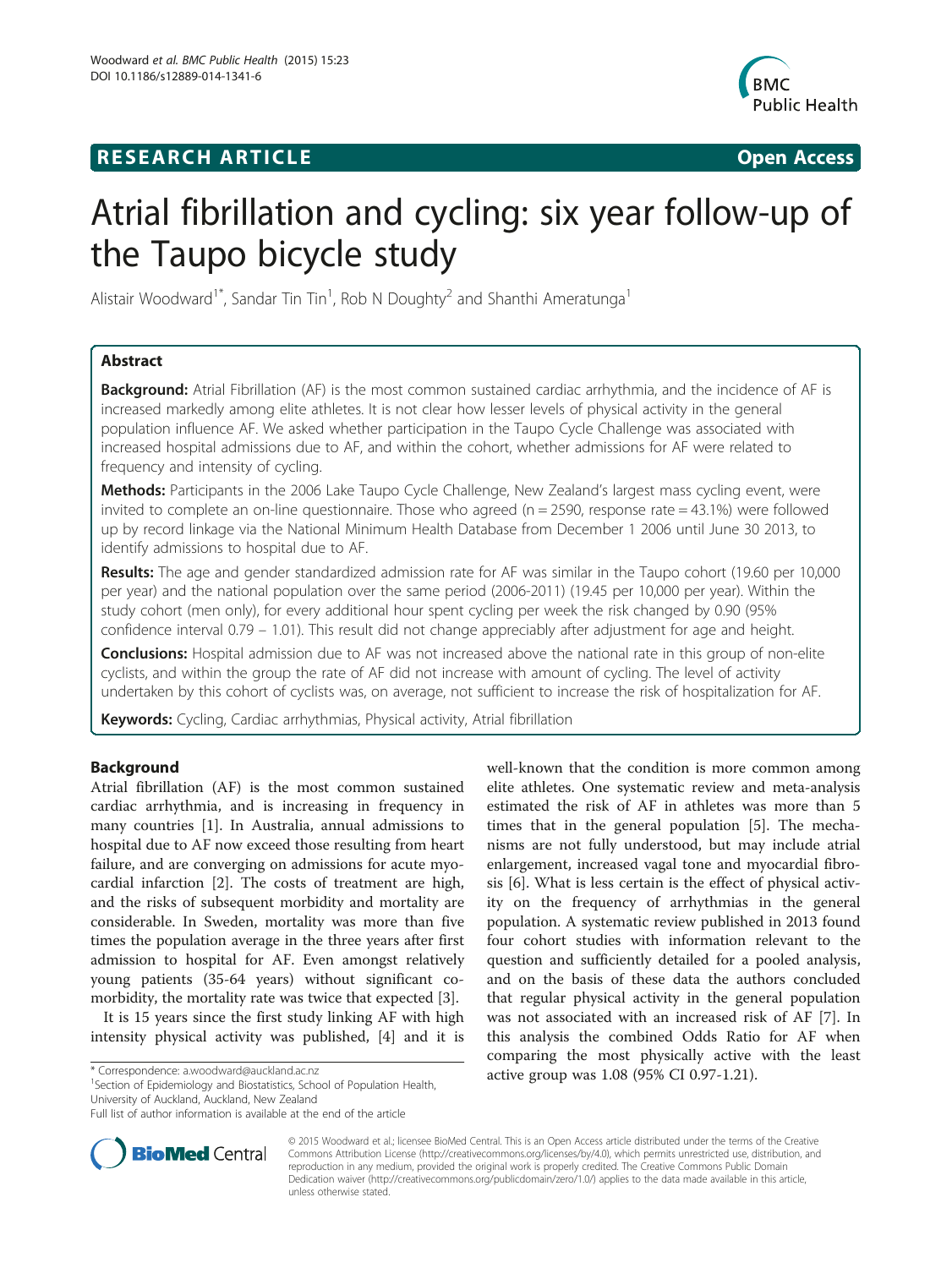Interpreting the findings from the general population studies is difficult for many reasons, including the diversity of measurements of physical activity, the wide range of activities included (from slow walking to intense physical labour), the wide range of duration of athletic training, indications that the effect of activity on AF differs between men and women, and differences in the way that confounding and intermediate variables are handled in analysis. Independent risk factors for AF such as age, sex and height should be adjusted for in statistical models. Other factors that are known to influence AF incidence, such as high blood pressure, diabetes and body weight, may lie on the causal pathway between physical activity and AF, and should be treated differently.

There may be a U shaped relation between physical activity and AF, since those who undertake moderate amounts of exercise have fewer events than those who are sedentary [\[8](#page-5-0)]. This benefit may be mediated by the tendency of physical activity to lower blood pressure, moderate weight gain and improve glucose control. However even in the general population there are signs of increased risk of AF in some of the groups that are most active [[9\]](#page-5-0).

While it does appear that there is a relationship between occurrence of AF and elite endurance athletic training, the relationship between more modest athletic training and AF is less certain. Given the many positive effects of physical activity on wellbeing and the overall reduction in mortality [[10\]](#page-5-0) and the understandable reluctance of clinicians and public health practitioners to discourage people from being more active, more nuanced analyses are required. This is especially pertinent at a time when the number of non-elite participants in endurance events such as road running, multi-sports and long distance cycling is growing. For instance, in the United States the number of finishers in running events increased 80% between 2000 and 2012, and the number and variety of these events has grown year on year. [\(www.](http://www.runningusa.org/) [runningusa.org\)](http://www.runningusa.org/) Marathons, ironman competitions and multi-day cycling races were once regarded as extreme sports, and were the domain of a small number of highly trained competitors. However, these events now attract large numbers of men and women, few of whom would regard themselves as elite athletes.

We report here on the experience of participants in the Taupo Cycle Challenge, the largest road cycling event in New Zealand, which is promoted widely and includes cyclists with a great range of experience. Our objective was to determine whether the rate of admission to hospital due to AF and other arrhythmias was higher amongst participants in the Taupo Cycle Challenge than in the New Zealand population at large. We aimed to learn also whether, within the Taupo cohort, hospital admission due to AF was related to the frequency and intensity of cycling.

# **Methods**

### Design, setting and participants

The sampling frame comprised cyclists, aged 16 years and over, who enrolled online in the Lake Taupo Cycle Challenge. This is held each November on a 160 km course around Lake Taupo in the North Island of New Zealand and attracts about 10,000 participants. Categories include multi-lap races, a solo single-lap event, and a relay (4 riders, 40 km each). The Classic one lap race is restricted to cyclists with a racing licence (typically 50- 100 riders), but the event is otherwise open to all, regardless of age, experience or cycling ability.

We recruited the majority of participants at the time of the 2006 event, as described, in detail, elsewhere [[11,12](#page-5-0)]. Briefly, we sent email invitations, containing a hyperlink to the study information page, to 5653 entrants who provided their email addresses at registration for the event. At the bottom of the page, entrants could click a button agreeing to take part in the study. (The ethics committee did not require parental approval for those aged 16 years and over.) Those who agreed to take part filled in a web questionnaire that included age, gender, education, ethnicity, place of residence, height and weight, general cycling activity and experience of cycle crashes in the past twelve months. The questionnaire was completed and submitted by 2438 cyclists (43.1% response rate). We recruited another 190 cyclists from the 2008 event by including a short description about the study in the event newsletter. We re-surveyed all participants in December 2009 using a web questionnaire containing similar questions to those in the baseline questionnaire. Altogether 1537 participants (59% of all those who entered the study) completed the 2009 questionnaire. Finishing times were obtained from the results pages of the Lake Taupo Cycle Challenge website [http://cyclechallenge.com/past-results/.](http://cyclechallenge.com/past-results/)

We obtained ethical approval for this study from the University of Auckland Human Participants' Ethics Committee.

#### Hospital discharge data and mortality records

The National Minimum Health Database, maintained by the New Zealand Ministry of Health holds information on inpatients and day patients discharged after a minimum stay of three hours from all public hospitals and over 90% of private hospitals in New Zealand [\[13](#page-5-0)]. The Mortality Collection Database includes information on all deaths registered in the country [[14\]](#page-5-0).

Participant data were matched to a National Health Index (NHI) number, a unique identifier assigned to every person who uses health and disability support services in New Zealand. An electronic match was made where possible, followed by two stages of manual matching for participants who could not be linked electronically. Of 2590 participants who were resident in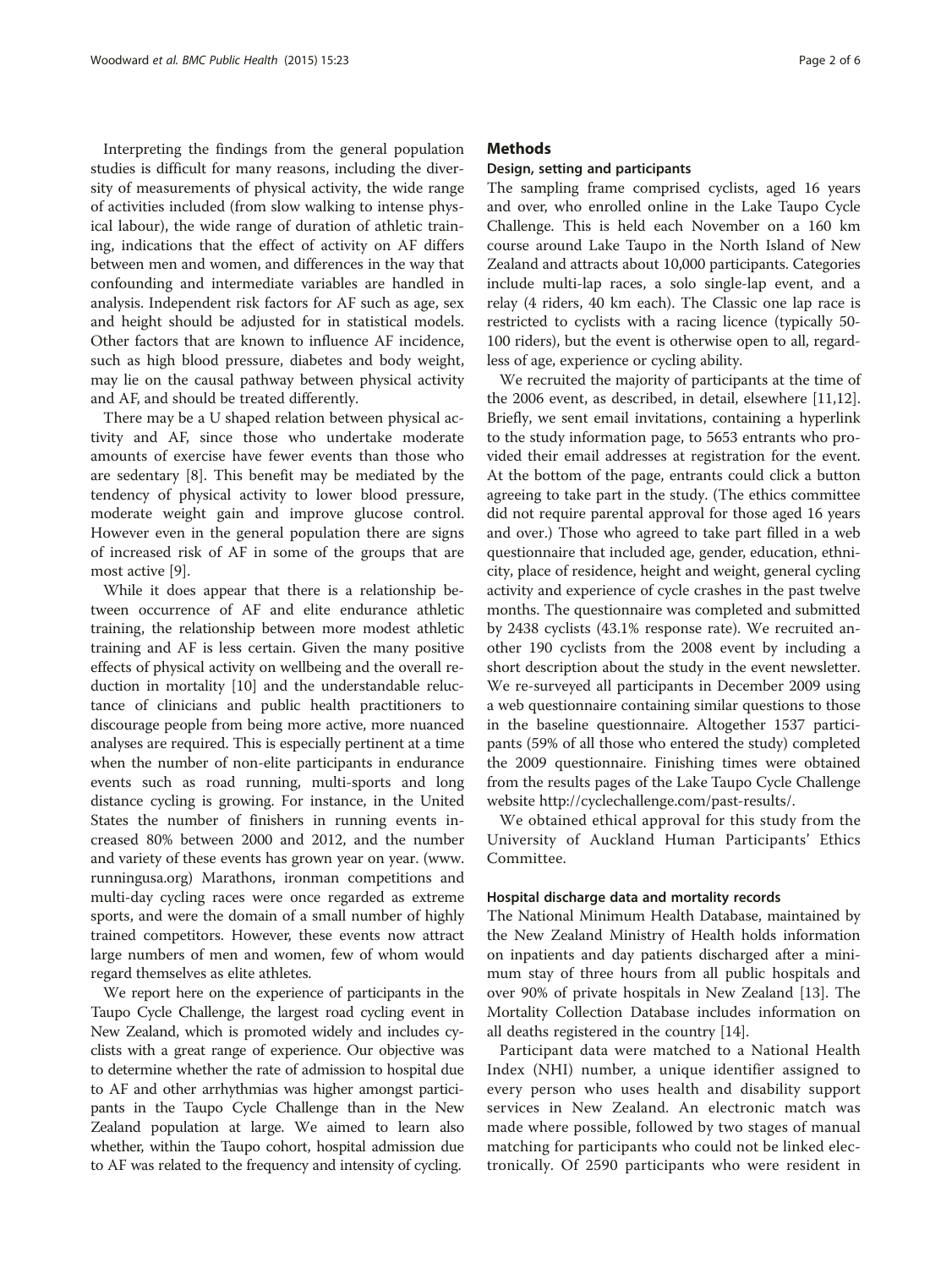New Zealand at recruitment, 99.0% were successfully matched.

All hospital discharges in the cohort, from December 1 2006 until April 30 2013 were extracted. The hospital discharge data contain diagnoses and diagnostic and therapeutic procedures undertaken in each hospital visit, coded using the ICD-10-AM classification system. Admissions for arrhythmias were identified from the codes I42 and I44-49. I48 is the key code for atrial arrhythmias, and it includes atrial fibrillation and also atrial flutter (a less common, related disorder that frequently precedes or accompanies fibrillation).

Readmissions were identified using an algorithm applied previously to New Zealand hospital data [\[15](#page-5-0)] and were excluded from the analysis.

# Analyses

The study sample was restricted to 2590 participants who were resident in New Zealand at recruitment. In follow-up, the participants were censored on 30 April 2013 or date of death. As more than a single event may be experienced, incidence rates of repeated events were calculated using the person-years approach. Confidence intervals were based on the Poisson distribution. For comparison with rates of hospital discharge in the national population, the Taupo cohort was restricted to those aged 15-69 years, and standardised for age and gender using the 2006 New Zealand census population as the standard. Aggregate hospital discharge data for the national population were obtained from the Ministry of Health website ([http://www.health.govt.nz/nz-health-sta](http://www.health.govt.nz/nz-health-statistics/health-statistics-and-data-sets/hospital-event-data-and-stats)[tistics/health-statistics-and-data-sets/hospital-event-data](http://www.health.govt.nz/nz-health-statistics/health-statistics-and-data-sets/hospital-event-data-and-stats)[and-stats\)](http://www.health.govt.nz/nz-health-statistics/health-statistics-and-data-sets/hospital-event-data-and-stats) for the most recent period available (up to 30 June 2011). In this comparison we excluded the last 2 years of follow-up in the Taupo cohort to fit the time frame for national hospitalization data.

Cox proportional hazards regression modelling for repeated events was then performed using a counting process approach to assess hazards of AF associated with average time spent cycling. The robust sandwich estimates for the covariance matrix were used to account for the correlation among the events within subject. Hazard ratios (HRs) were adjusted for age and height (or, in an alternative analysis, for Body Mass Index). The withincohort analysis was restricted to males due to the small number of events that occurred amongst females. A sensitivity analysis was undertaken using finishing time, another indicator of amount of cycling, as an exposure.

All analyses were performed using SAS (release 9.2, SAS Institute Inc., Cary, North Carolina).

#### Results

The study cohort is predominantly male, non-Maori and relatively well-educated (Table 1). Between 2006 and

# Table 1 Characteristics of the Taupo cycle challenge cohort

|                                | N (%)        |
|--------------------------------|--------------|
| Age                            |              |
| 16-34                          | 504 (19.46)  |
| 35-49                          | 1340 (51.74) |
| $50+$                          | 746 (28.80)  |
| Gender                         |              |
| Male                           | 1874 (72.4)  |
| Female                         | 725 (27.6)   |
| <b>Highest education level</b> |              |
| Secondary school or less       | 535 (20.7)   |
| Polytech                       | 654 (25.3)   |
| University                     | 1395 (54.0)  |
| <b>Ethnicity</b>               |              |
| Maori                          | 104(4.0)     |
| Non-Maori                      | 2486 (96.0)  |
| Height (cm)                    |              |
| Less than 165                  | 322 (12.5)   |
| 165-179                        | 1295 (50.1)  |
| 180 or more                    | 967 (37.4)   |
| <b>Body Mass Index</b>         |              |
| Less than 25                   | 1361 (52.9)  |
| $25 - 30$                      | 1000 (38.8)  |
| 30 or more                     | 214 (8.3)    |
| Cycling experience (years)     |              |
| $0 - 2$                        | 1081 (41.9)  |
| $3 - 7$                        | 755 (29.3)   |
| 8 or more                      | 743 (28.8)   |
| Hours spent cycling per week   |              |
| $0 - 2$                        | 459 (17.7)   |
| $3 - 5$                        | 955 (36.9)   |
| 6 or more                      | 1176 (45.4)  |
| Km cycled per week             |              |
| $0 - 49$                       | 389 (15.1)   |
| 50-99                          | 620 (24.0)   |
| 100 or more                    | 1572 (60.9)  |
| Frequency of cycling per week  |              |
| $O-1$                          | 403 (15.6)   |
| $2 - 4$                        | 1694 (65.4)  |
| 5 or more                      | 493 (19.0)   |

2013, there were eight deaths in the study group; the causes were cancer (5) and bicycle-car collision (1). Two cases are waiting for a coroner's finding. In Table [2](#page-3-0) we show the numbers of admissions to hospital for AF. Note that these constitute first admissions for the same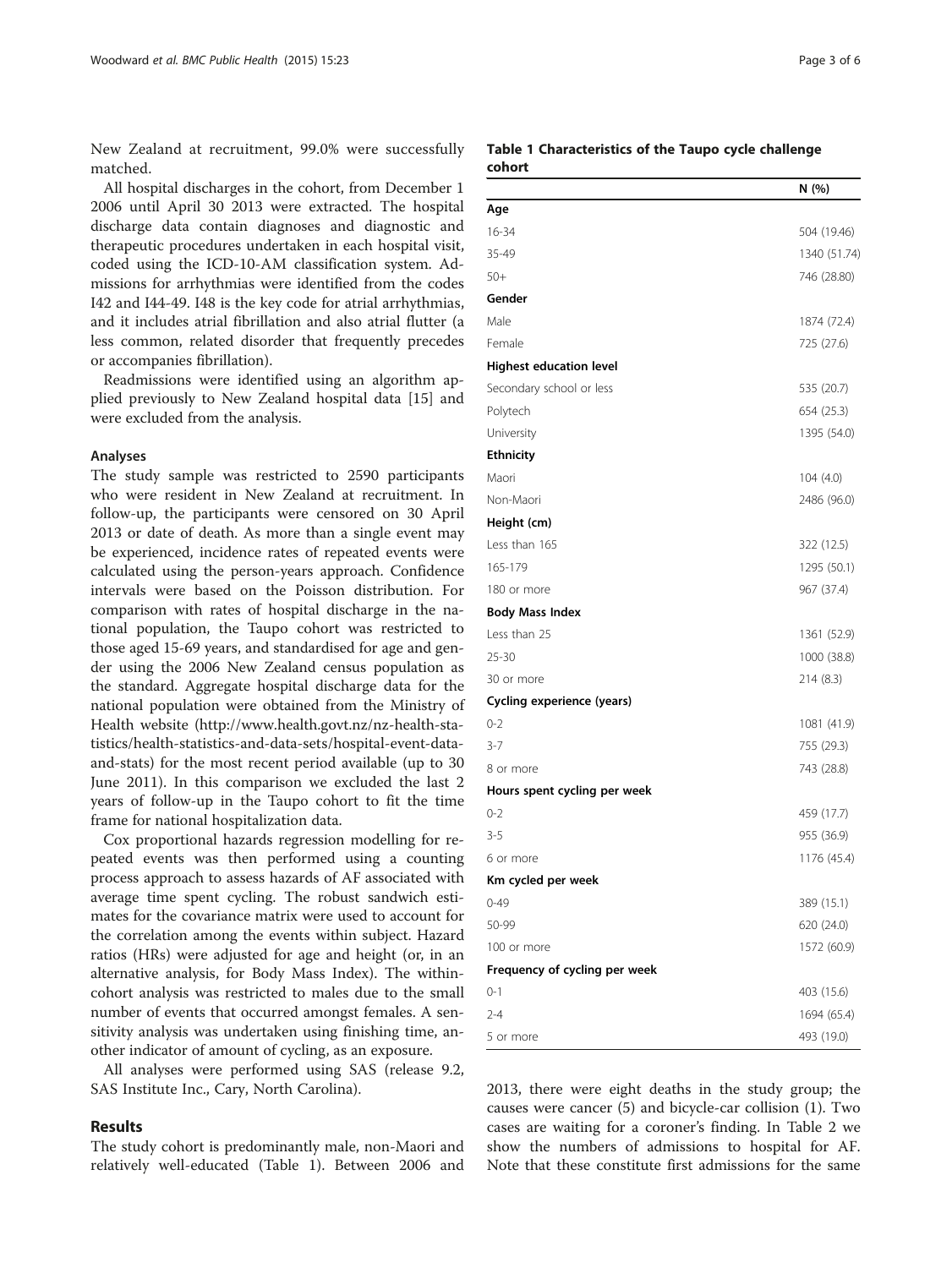<span id="page-3-0"></span>

| Table 2 Hospitalizations for Atrial Fibrillation and Atrial |  |  |  |  |
|-------------------------------------------------------------|--|--|--|--|
| Flutter, by age, gender and other known risk factors, in    |  |  |  |  |
| the Taupo Cycle Challenge cohort, 2006-2013                 |  |  |  |  |

|                        |                | No of events Person-years | Rate per 10000<br>person-years |
|------------------------|----------------|---------------------------|--------------------------------|
|                        | 66             | 16249.68                  | 40.62 (31.41, 51.67)           |
| Age                    |                |                           |                                |
| 16-34                  | 1              | 3154.68                   | 3.17 (0.08, 17.66)             |
| 35-49                  | 26             | 8419.21                   | 30.88 (20.17, 45.25)           |
| $50+$                  | 39             | 4675.78                   | 83.41 (59.31, 114.02)          |
| Gender                 |                |                           |                                |
| Male                   | 63             | 11789.14                  | 41.06 (68.37)                  |
| Female                 | 3              | 4460.54                   | 6.73 (1.39, 19.66)             |
| Height                 |                |                           |                                |
| Less than 165          | $\overline{2}$ | 1998.55                   | 10.01 (1.21, 36.15)            |
| 165-179                | 19             | 8136.39                   | 23.35 (14.06, 36.47)           |
| 180 or more            | 45             | 6080.18                   | 74.01 (53.98, 99.03)           |
| <b>Body Mass Index</b> |                |                           |                                |
| Less than 25           | 24             | 8559.62                   | 28.04 (17.96, 41.72)           |
| $25 - 30$              | 35             | 6275.75                   | 55.77 (38.85, 77.56)           |
| 30 or more             | 5              | 1323.89                   | 37.77 (12.26, 88.14)           |

Re-admissions excluded.

event only. Of the 34 participants hospitalized due to AF during the follow-up period, 13 were admitted for more than one event (median 2, range 2-9).

We compared the frequency of hospital admissions for all cardiac arrhythmias in the Taupo cohort with national rates for the period 2006-2011 (Table 3). The age and gender standardized admission rate for AF was almost exactly the same in the Taupo cohort (19.60 per 10,000 per year) as in the national population (19.45 per 10,000). Rates for other arrhythmias were also similar to national figures, although comparisons are constrained by small numbers.

The analysis of admissions for AF in relation to levels of cycling drew on information provided at entry to the study on frequency of cycling, time spent cycling per week, and distance ridden (Table [4\)](#page-4-0).

There was no sign that admission rates were higher amongst the more active participants than those who cycled less. For every additional hour spent cycling per week, the risk reduced by 0.90 (95% confidence interval 0.79 – 1.01). After adjustment for age and height the hazard ratio remained 0.90 (0.79-1.03). The model was run separately to control for BMI, and again this did not change the association between time spent cycling and hospitalisation for AF. There was no evidence of modification by age (50 and over compared with under 50 years).

For 1751 participants who completed the solo, one lap event, we examined the relation of hospitalisation for AF and finishing time (minimum 3 hours 57 minutes; maximum 7 hours 45 minutes; median 5 hours 58 minutes). By quartile, fastest to slowest, the age- and gender-adjusted Hazard Ratios were 0.65 (0.09-4.48); 0.35 (0.06-2.26); 0.70 (0.14-3.44); and 1.0 (reference category).

# **Discussion**

Amongst participants in the Taupo Cycle Challenge study, the rate of first hospital admission for AF was almost identical to that for the adult New Zealand population at large, amongst whom about 50% do not meet the physical activity guideline of "at least 30 minutes of moderate-intensity physical activity on most if not all days of the week" [[16\]](#page-5-0). Admissions for AF were strongly related to age, gender and height, as has been reported previously [[7\]](#page-5-0). If the principal finding was due, at least in part, to health selection (whereby those with existing AF were discouraged from entering the event in 2006), one would expect the rate in the cohort to diverge from the national rate with increasing duration of follow-up. However this was not evident when we compared rates on a year by year basis, from 2006-8 to 2010-11.

Table 3 A comparison of frequency of hospital admissions for cardiac arrhythmias in the Taupo cohort with national rates, 2006-2011, 15-69 year olds only, 95% confidence intervals are included for the Taupo results

|                               | Taupo data     |              |                                      |                                                 | <b>National</b>                                       |       |
|-------------------------------|----------------|--------------|--------------------------------------|-------------------------------------------------|-------------------------------------------------------|-------|
|                               | No.            | Person-years | Crude rate per 10000<br>person-years | Age standardised rate<br>per 10000 person-years | Age & sex standardised<br>rate per 10000 person-years | rate  |
| Any                           | 57             | 1463.73      | 49.72 (37.66, 64.42)                 | 56.84 (42.85, 70.82)                            | 36.94 (25.56, 48.31)                                  | 31.49 |
| Atrial fibrillation & flutter | 38             | 11463.73     | 33.15 (23.46, 45.50)                 | 33.75 (23.42, 44.08)                            | 19.60 (11.72, 27.47)                                  | 19.45 |
| Paroxysmal tachycardia        | 12             | 11463.73     | 10.47 (5.41, 18.29)                  | 10.10 (3.85, 16.35)                             | 9.19 (3.22, 15.17)                                    | 5.67  |
| Other cardiac arrhythmia      | 3              | 11463.73     | 2.61 (0.54, 7.62)                    | 2.84(0, 5.78)                                   | 1.62(0, 3.82)                                         | 2.64  |
| AV and LBB block              | 3              | 11463.73     | 2.61 (0.54, 7.62)                    | 2.56(0, 5.45)                                   | 2.54(0, 5.50)                                         | 1.06  |
| Other conduction disorders    |                | 11463.73     | $0.87$ $(0.02, 4.84)$                | 7.49 (1.79, 13.19)                              | 4.91 (0.26, 9.56)                                     | 0.55  |
| Cardiac arrest                | $\overline{2}$ | 11463.73     | 1.74 (0.21, 6.28)                    | 1.43 (0, 3.65)                                  | 0.85(0, 2.56)                                         | 0.25  |
| Cardiomyopathy                | 2              | 1463.73      | 1.74 (0.21, 6.28)                    | 1.15(0, 3.31)                                   | 0.77(0, 2.50)                                         | 1.87  |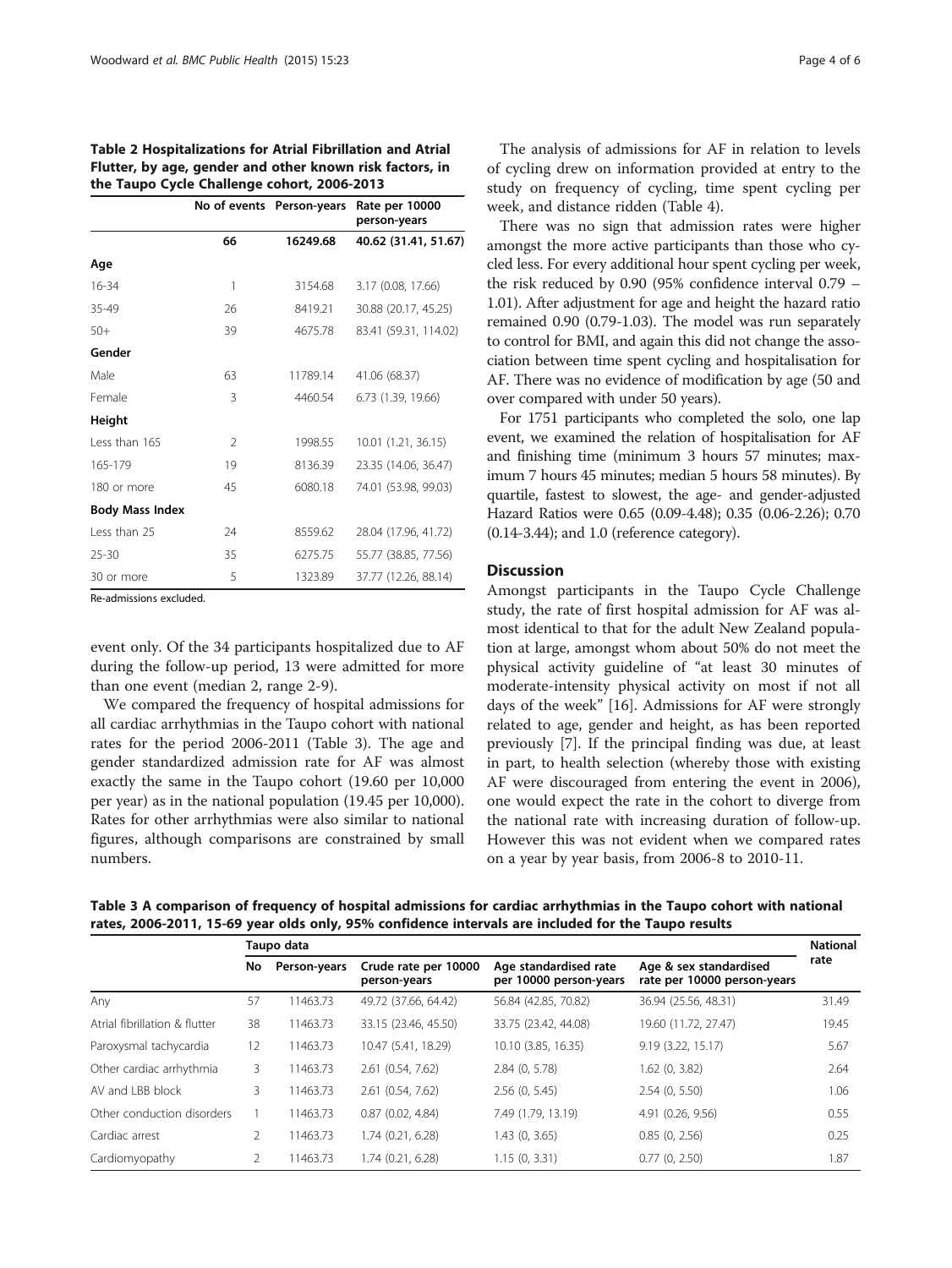# <span id="page-4-0"></span>Table 4 Hospital admissions for Atrial Fibrillation and Atrial Flutter (AF) during 2006-2013 in relation to levels of cycling reported in 2006, Taupo Cycle Challenge cohort, males only

|                                  | <b>Number</b><br>admitted for AF | Person-<br>years | Rate per 10000<br>person-years |
|----------------------------------|----------------------------------|------------------|--------------------------------|
| Total                            | 66                               | 16249.68         | 40.62 (31.41, 51.67)           |
| Hours spent<br>cycling per week  |                                  |                  |                                |
| $0 - 2$                          | 8                                | 2891.71          | 27.67 (11.94, 54.51)           |
| $3 - 5$                          | 34                               | 6001.34          | 56.65 (39.23, 79.17)           |
| 6 or more                        | 24                               | 7356.63          | 32.62 (20.90, 48.54)           |
| Km cycled per<br>week            |                                  |                  |                                |
| $0 - 49$                         | 5                                | 2445.56          | 20.45 (6.64, 47.71)            |
| 50-99                            | 27                               | 3894.70          | 69.32 (45.69, 100.86)          |
| 100 or more                      | 32                               | 9853.56          | 32.48 (22.21, 45.85)           |
| Frequency of<br>cycling per week |                                  |                  |                                |
| $0 - 1$                          | 6                                | 2544.24          | 23.58 (8.65, 51.33)            |
| $2 - 4$                          | 57                               | 10640.04         | 53.57 (40.57, 69.41)           |
| 5 or more                        | 3                                | 3065.41          | 9.79 (2.02, 28.60)             |

Within the cohort, we compared levels of cycling, as reported at entry to the study in 2006, with subsequent admissions to hospital due to AF. Among males, there was no relation seen between the frequency or intensity of cycling and later risk of AF, a finding that did not shift after controlling for age, height and BMI. Indeed, while the estimate was imprecise (the 95% confidence interval included 1.0), our result suggested a protective effect for AF, rather than an increase in risk.

Strengths of this study, compared with many of those reported previously, include the longitudinal design, and the use of record linkage to ensure the complete and unbiased ascertainment of outcomes as defined by hospitalised events. Unlike previous studies that have tended to concentrate on elite sportsmen and sportswomen, this study included a wide range of enthusiasts, novices, and experienced social riders.

We do not claim that the study sample is representative of all who participated in the Taupo event, nor of New Zealand cyclists in general. What is material to this paper is whether the relation between the exposure (amount of cycling) and risk of AF is different in the study group than amongst the wider group of cyclists. We see no reason why this should be the case.

The study reports hospital admissions for all occurrences of AF, which is a heterogeneous group of conditions, and it has been proposed that some sub-types are particularly sensitive to levels of physical activity [\[17](#page-5-0)]. Moreover it is almost certain that the data presented here do not capture all occurrences of AF. For example, short self-limiting episodes of paroxysmal AF will often not result in hospitalisation. Thus, we cannot determine from this study the absolute incidence of AF among this population of cyclists. However, we see no reason why the proportion of arrhythmias leading to hospital admission should systematically differ between Taupo Cycle Challenge participants and the population at large. If socioeconomic status is related positively to ascertainment and treatment, then this would tend to inflate the study rate compared with the population at large. If better educated individuals were more likely to be treated out of hospital in private practice this would have the opposite effect. In any event, the rate of hospital admission attributed to AF amongst Taupo participants was similar to the national figure, and we can see no reason why ascertainment within the study cohort should be biased by level of physical activity.

A weakness of the study is the reliance on questionnaire data regarding amount of cycling, which are likely to be an imprecise measure of physical activity. As another indicator of amount of cycling, we used finishing time, as was reported by Andersen et al [\[18\]](#page-5-0) in a study of cross-country skiers. Unlike Andersen et al, we found no sign of higher rates of hospitalization for AF amongst those with faster finishing times. Also, our information on physical activity was collected at just one point in time (entry to the study in 2006). Many of those taking part in the Taupo event are involved in other cycling events, and train regularly. On the other hand, some participants may not have sustained the levels of cycling that were undertaken prior to Taupo, and mis-measurement of this kind would tend to disguise an increase in AF rates with increasing activity in our analysis. However, amongst those who completed the second questionnaire in 2009 levels of cycling were relatively stable overall: 23% reported cycling more than in 2006, 44% reported the same, and 28% reported cycling less. Five per cent had stopped cycling.

We did not determine whether participants were suffering from a sustained arrhythmia of any kind at the time they entered the study. If some were already experiencing periods of AF, this may have discouraged them from riding as much as they would otherwise, and might explain a relatively high rate of hospitalization with AF in the low exercising group, early in follow-up. To test this possibility, we excluded hospital events in the first year of the study. In the new analysis the HR for every additional hour of cycling per week changed very little from 0.90 (0.79-1.01) to 0.88 (0.78, 1.00).

How to reconcile the mixed results reported in the literature? We propose there may be competing forces acting on the incidence of AF. Intense activity at a young age may provide the substrate for arrhythmias that appear later in life (possibly via atrial remodelling, increased